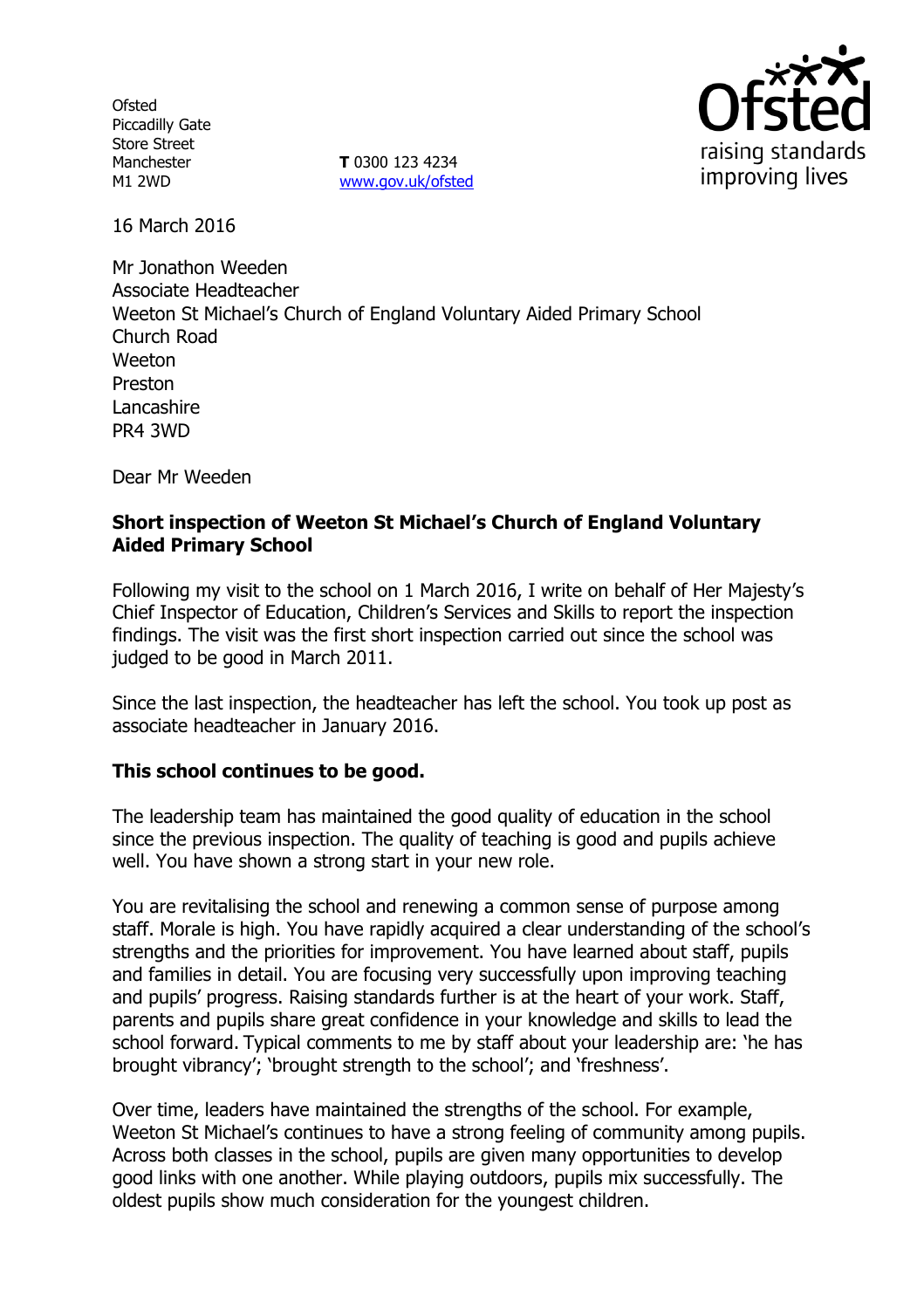

The high standard of care, given by staff and leaders to individual children and pupils, means this remains a school where pupils can flourish and be themselves. Pupils told me very clearly that this high-quality care extends to the school food at lunchtime. Their comments included, 'The quality of the food is five star.' Pupils are also excited about the special foods experienced on a set day each week.

Parents are overwhelmingly supportive of the school. A typical parental comment was, 'My child has developed, not only academically but as a person during their time at school. They enjoy the challenges set and always talk enthusiastically about what they have learnt.'

When an inspector visited the school in 2011, leaders were asked to raise pupils' attainment in writing and mathematics. Leaders and staff have tackled this successfully by improving pupils' skills in using grammar and punctuation and developing pupils' ability to use number skills accurately. Pupils are now given specific information about how to improve their learning. As a result, attainment has risen and pupils are achieving well across subjects.

Another area for improvement was to strengthen leaders' monitoring of subjects other than mathematics and English. This has been achieved by leaders checking pupils' learning carefully in all subjects. These arrangements now give leaders a clear and full view of the work of the school.

The inspector also recommended that in the early years, children's physical skills should be better developed when they are learning outdoors. Through improved resourcing, clear planning and skilled teaching by teachers and teaching assistants, younger children progress well in their physical development. They now develop skills in moving and coordinating themselves that are above average for their age.

#### **Safeguarding is effective.**

The leadership team makes sure that all safeguarding arrangements are fit for purpose and records are detailed and of a high quality. You, other leaders and staff know each family in detail and work closely with other professionals to give extra support to pupils and parents whenever it is needed. Every child and pupil I spoke to said they feel safe at school. They told me that bullying is rare and staff act quickly and successfully when they are aware of any issues. Parents have equal confidence in the ability of the school to protect pupils from harm. Staff with whom I spoke have a good understanding of the many modern risks that pupils face. For example, they know how to protect pupils from extremist views. Staff understand how to record and report any concerns about the behaviour or safety of children or adults. Arrangements to check the suitability of staff and volunteers who work in the school are thorough and up to date. Pupils and parents told me that the school is successful in promoting their awareness of how to keep safe online, including when using social media.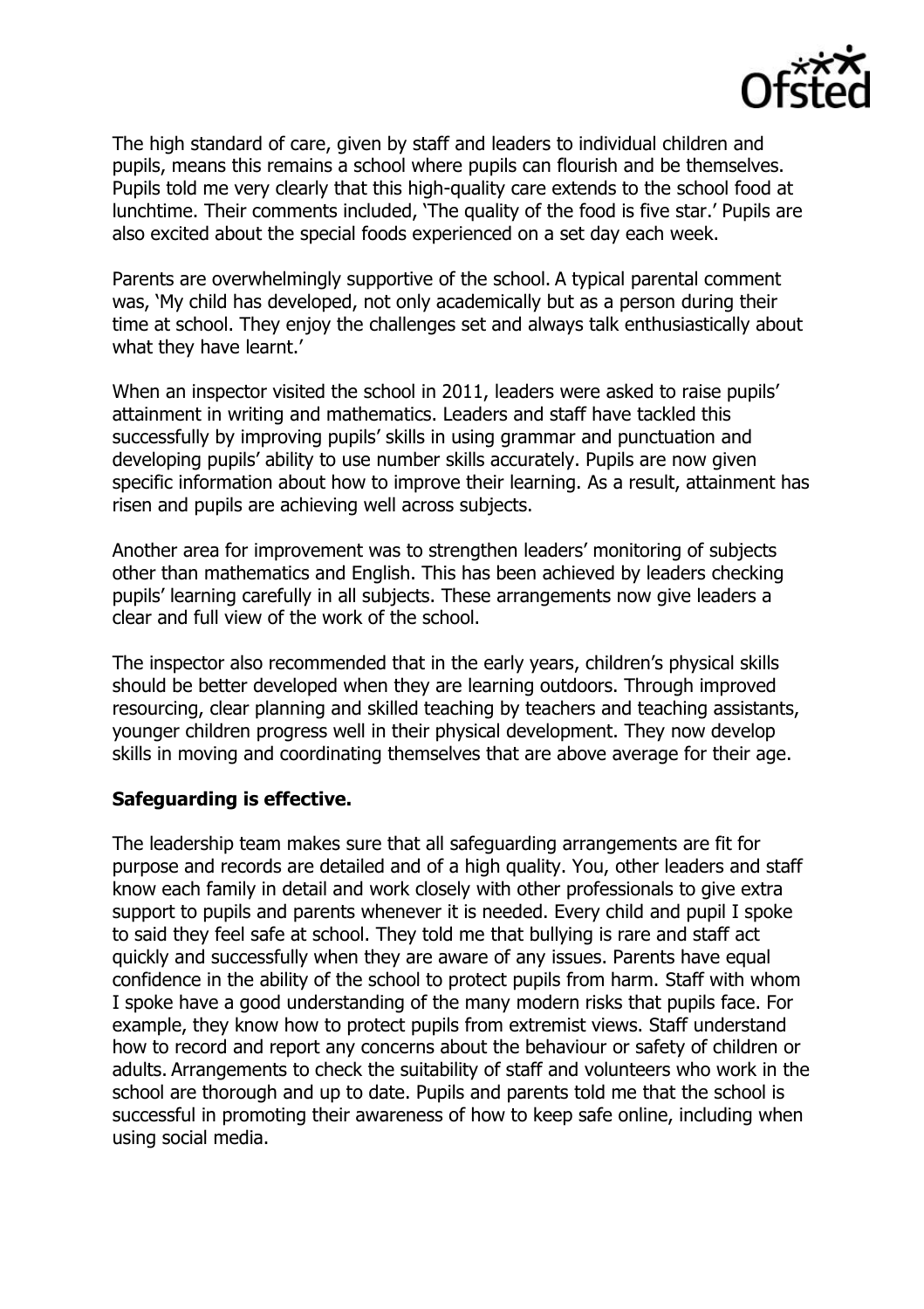

### **Inspection findings**

- Through good leadership, the school continues to improve and succeed. You have a strong understanding of what the school is achieving and how it will develop further. Your reviews of the school are clear, realistic and accurate. Your plans for improvement focus on the correct priorities. For example, you have clear plans for more workshops for parents about the curriculum and giving families increased advice about how to support children's learning at home.
- Great thought and consideration is given by you, staff and governors to the quality of the school environment. Resourcing is good and staff make full use of information and communication technology when teaching. Excellent displays on the walls in classrooms and around the school celebrate pupils' achievements and thoughtfully illustrate the different topics they are studying. This makes the school an attractive place to learn, where pupils' own work is valued highly.
- You are concentrating much effort on helping pupils to apply themselves within lessons and this focus is succeeding. Pupils told me that teaching challenges them and makes them think hard. Within teaching observed during the inspection, pupils listened and applied themselves keenly to their work. Staff have a good knowledge of the curriculum. They feel ably supported by you to refine their teaching skills through access to training and by learning from one another. They have confidence that you understand and can explain what the very best teaching looks like.
- Governors told me they aim to give pupils a broad range of learning experiences. Consequently, the school has invested in providing several extra-curricular clubs. Many different pupils told me how much they enjoy and benefit from activities, including singing club, sport and street dance. This shows the good use you are making of the primary sports premium. Pupils enjoy using their new skills in a variety of ways. For example, pupils recently performed a range of dances at Weeton village gala. The limited additional funding to support disadvantaged pupils is also spent carefully. As a result, all disadvantaged pupils progress well.
- When children first join the school, staff assess pupils' existing skills and abilities in detail. Arrangements to track and record each pupil's progress against the new National Curriculum are good and improving. This means that you and your staff share a clear knowledge of individual pupils' needs. Where pupils are struggling with their learning, you make sure individual support to pupils is fine-tuned to their needs.
- Children in Reception are given a good start to their education. Links with parents and other settings are established successfully before children start at school. Teamwork between staff is strong and helps children learn successfully. Skilled teaching in the combined early years and Key Stage 1 class is enthusing pupils about learning. For example, pupils enjoy learning to use verbs and adjectives in their writing about cold places such as the Arctic and Antarctica.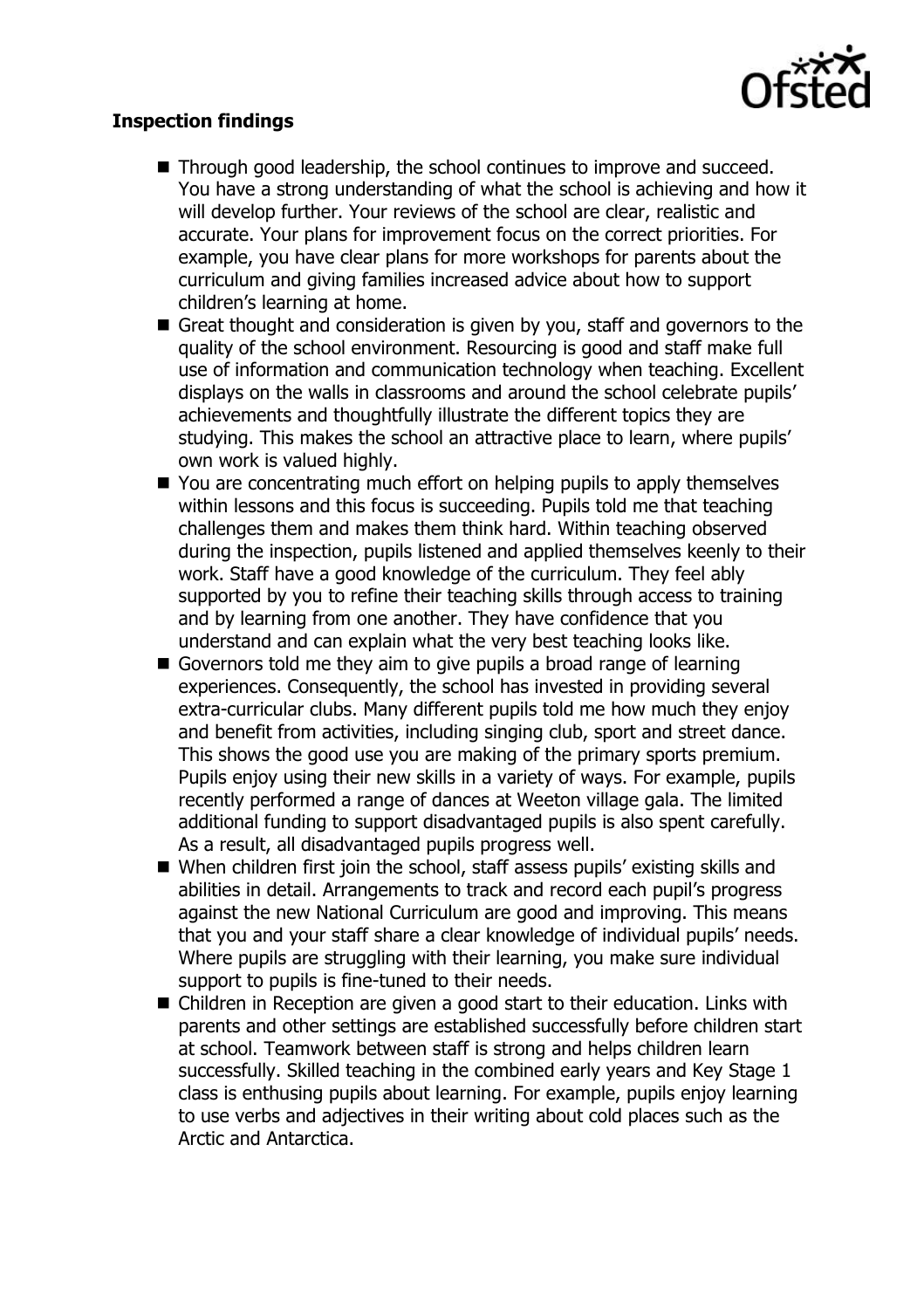- Over time, standards fluctuate in Year 6 because there are very small numbers of pupils undertaking national assessments each year. Nevertheless, you and governors know from a range of information that pupils make good progress and leave Weeton St Michael's ready for secondary school. You and I observed pupils being taught mathematics successfully in the Key Stage 2 class. Different groups of pupils were given clear explanations according to their ability. Pupils responded well in their learning about coordinates and measuring and naming angles. We discussed that more opportunities for solving mathematical problems will help all children, including the most able, and raise achievement further.
- $\blacksquare$  Members of the governing body work closely with you and with the local authority to give the school clear strategic leadership. They take very seriously their responsibilities to maintain a healthy school budget and to establish the leadership of the school for the years ahead. You are working closely with the governing body to help governors give even greater challenge to staff and leaders about teaching and pupils' achievement.
- Behaviour is good and pupils are developing as valuable citizens due to a very successful focus by staff on children's and pupils' personal development. Pupils attend school regularly and they behave sensibly. They are considerate in how they talk about other people, for example when discussing families different to their own or referring to people who have a learning disability. Through good links between Weeton St Michael's and a school in Ghana, pupils understand how poverty can limit people's lives. Pupils told me they particularly value the opportunity to participate in the 'pupil leadership team'. Those selected for the role this year explained to me clearly how they make a significant contribution to decisions that affect the school, including about fund-raising priorities. They feel listened to; they know their views matter.

# **Next steps for the school**

Leaders are already pursuing clear next steps for the improvement of the school. These include making sure that:

- $\blacksquare$  pupils achieve even more highly in mathematics by increasing their ability to apply their mathematical knowledge and language through problem solving
- **E** parents are fully engaged with supporting their children's learning at home and school
- $\blacksquare$  the governing body gives a high level of challenge to staff and leaders about teaching and pupils' progress.